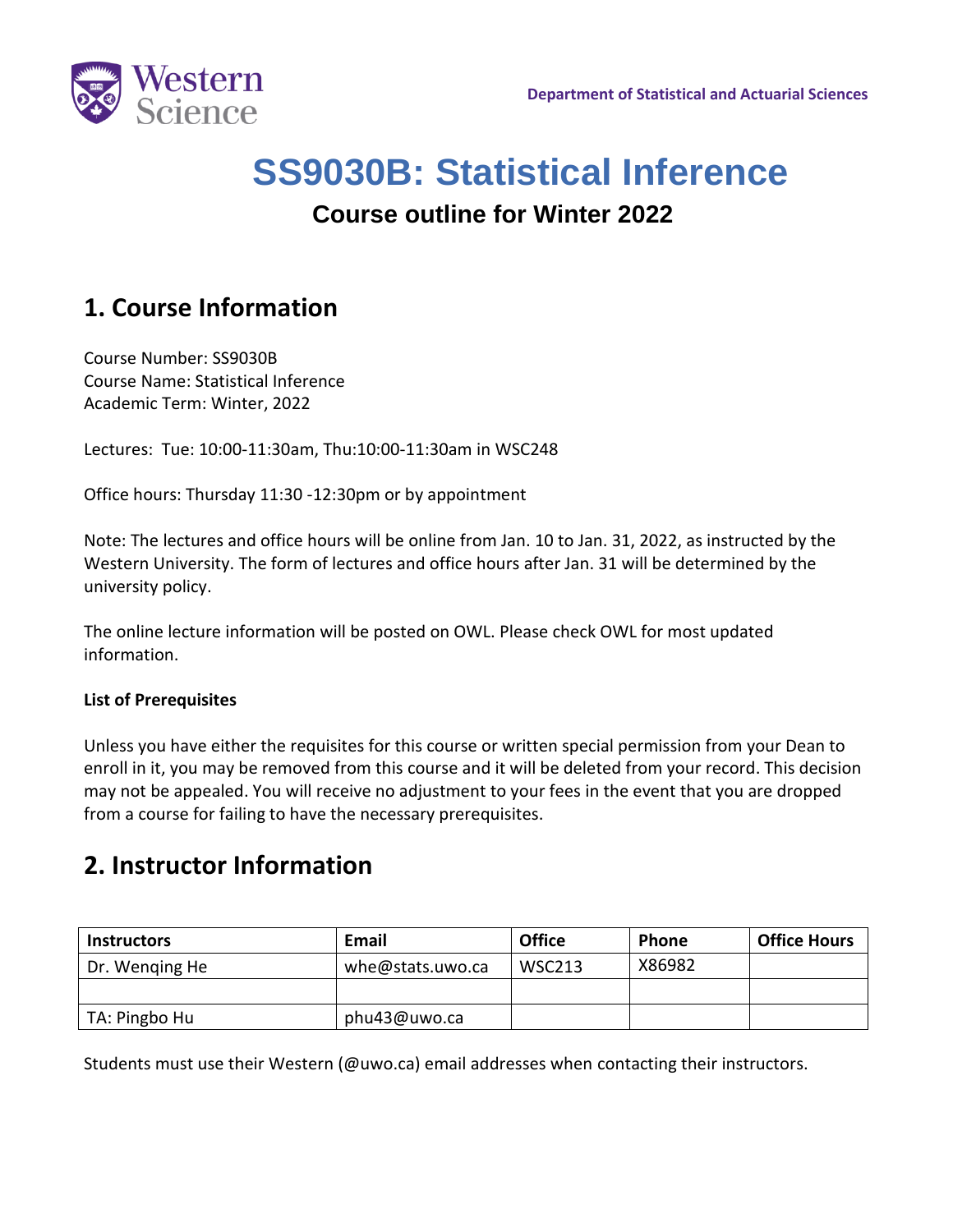# **3. Course Syllabus, Schedule, Delivery Mode**

#### **Learning Outcomes**



This course is intended to provide students with an understanding of the theory of statistical inference, including point and interval estimation, hypothesis testing, as well as the assessments of the procedures. By the end of the course, students are expected to be able to identify the estimators for quantities of interest, and optimal tests for hypotheses.

#### **Table of Contents**

- 1. Essential Preliminaries
- 2. Data Reduction
- 3. Point Estimation
- 4. Hypothesis Testing
- 5. Interval Estimation
- 6. Asymptotics



 Classes begin: January 10, 2022 Reading Week: February 19–27, 2022 Classes end: April 8, 2022

#### **Contingency plan for an in-person class pivoting to 100% online learning**

In the event of a COVID-19 resurgence during the course that necessitates the course delivery moving away from face-to-face interaction, all remaining course content will be delivered entirely online, either synchronously (i.e., at the times indicated in the timetable) or asynchronously (e.g., posted on OWL for students to view at their convenience). The grading scheme will **not** change. Any remaining assessments will also be conducted online as determined by the course instructor.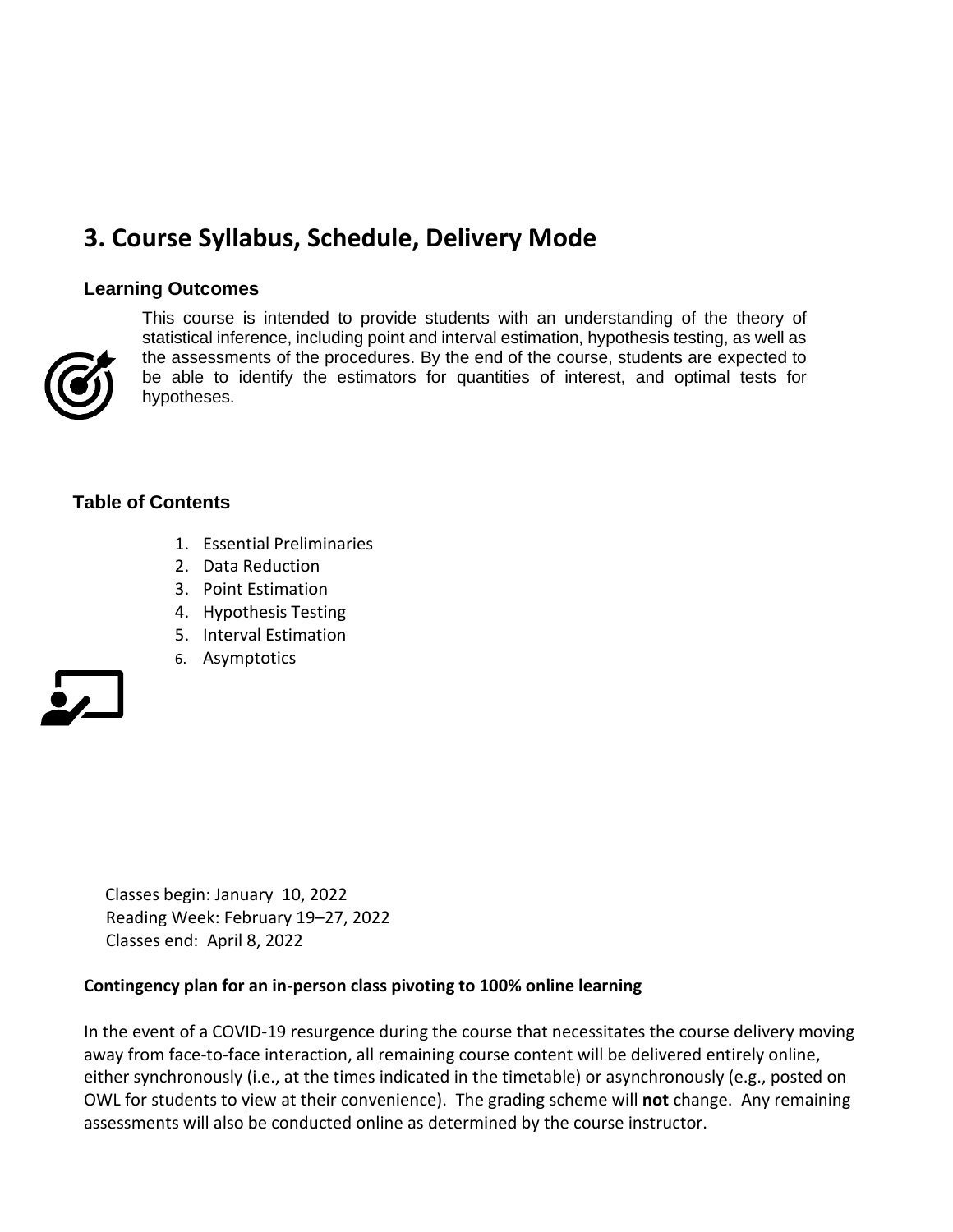### **4. Course Materials**

Main Reference Books:

### **Statistical Inference 2nd Edition, by George Casalla and Roger Berger, DUXBURY, 2002**.

Students are responsible for checking the course OWL site (http://owl.uwo.ca) on a regular basis for news and updates. This is the primary method by which information will be disseminated to all students in the class.

If students need assistance with the course OWL site, they can seek support on the OWL Help page. Alternatively, they can contact the Western Technology Services Helpdesk. They can be contacted by phone at 519-661-3800 or ext. 83800.

### **5. Methods of Evaluation**

The overall course grade will be calculated as listed below:

| Assignments (3)      | 15 % |
|----------------------|------|
| Two tests            | 62 % |
| Final take home exam | 23 % |

Three assignments are due in class on

 Feb. 8 Mar. 11 Apr. 7

Two tests will be taken in class (10:00-11:20am) on

Feb. 17 (30%) Apr. 7 (32%)

Final take home exam (24 hours)

Apr. 11, 9:00am to April 5, 8:59 am (Canadian Eastern Time)

### **Accommodated Evaluations**

- Late assessments without appropriate document will be counted 0
- No make-up tests. The weight of a missing test will be shifted to the other assessments. Determined by the instructor
- **If two out of the three tests (exams) are missed, the student will receive an incomplete (INC) in the course grade. The student will get assessment from the next time the course is offered.**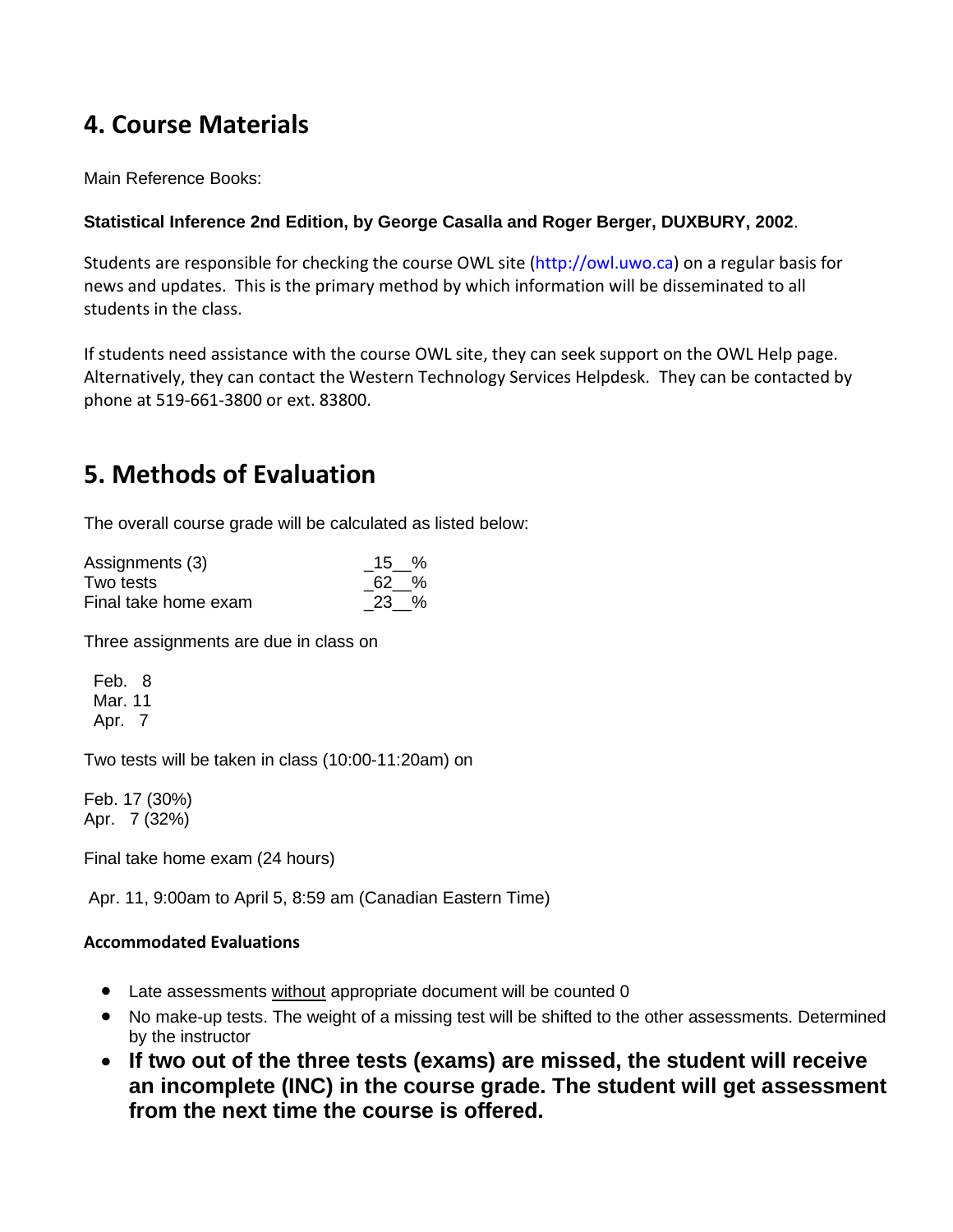# **6. Student Absences**

### **Academic Consideration for Student Absences**

Students who experience an extenuating circumstance (illness, injury or other extenuating circumstance) sufficiently significant to temporarily render them unable to meet academic requirements may submit a request for academic consideration through the following routes:

- (i) For medical absences, submitting a Student Medical Certificate (SMC) signed by a licensed medical or mental health practitioner to the Academic Counselling office of their Faculty of Registration.
- (ii) Submitting appropriate documentation for non-medical absences to the Academic Counselling office in their Faculty of Registration.

Note that in all cases, students are required to contact their instructors within 24 hours of the end of the period covered, unless otherwise instructed in the course outline.

Students should also note that individual instructors are not permitted to receive documentation directly from a student, whether in support of an application for consideration on medical grounds, or for other reasons. **All documentation required for absences that are not covered by the Self-Reported Absence Policy must be submitted to the Academic Counselling office of a student's Home Faculty.**

For the policy on Academic Consideration for Student Absences – Undergraduate Students in First Entry Programs, see:

https://www.uwo.ca/univsec/pdf/academic\_policies/appeals/accommodation\_illness.pdf

and for the Student Medical Certificate (SMC), see:

http://www.uwo.ca/univsec/pdf/academic\_policies/appeals/medicalform.pdf.

#### **Religious Accommodation**

When a course requirement conflicts with a religious holiday that requires an absence from the University or prohibits certain activities, students should request accommodation for their absence in writing at least two weeks prior to the holiday to the course instructor and/or the Academic Counselling office of their Faculty of Registration. Please consult University's list of recognized religious holidays (updated annually) at

https://multiculturalcalendar.com/ecal/index.php?s=c-univwo.

#### **Absences from Final Examinations**

If you miss the Final Exam, please contact the Academic Counselling office of your Faculty of Registration as soon as you are able to do so. They will assess your eligibility to write the Special Examination (the name given by the University to a makeup Final Exam).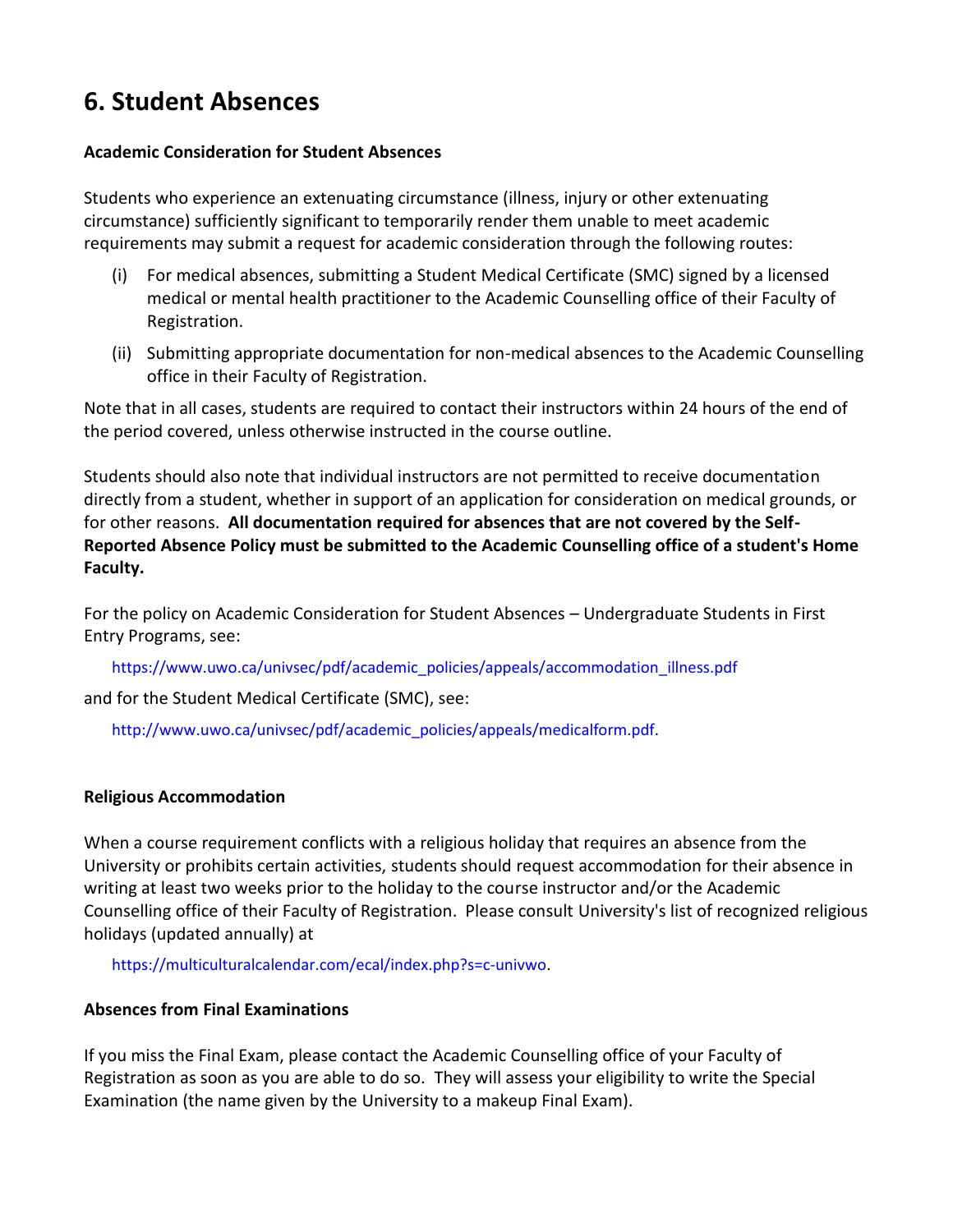You may also be eligible to write the Special Exam if you are in a "Multiple Exam Situation" (e.g., more than 2 exams in 23-hour period, more than 3 exams in a 47-hour period).

# **7. Accommodation and Accessibility**

### **Accommodation Policies**

Students with disabilities work with Accessible Education (formerly SSD), which provides recommendations for accommodation based on medical documentation or psychological and cognitive testing. The policy on Academic Accommodation for Students with Disabilities can be found at:

https://www.uwo.ca/univsec/pdf/academic\_policies/appeals/Academic Accommodation\_disabilities.pdf,

### **8. Academic Policies**

The website for Registrarial Services is http://www.registrar.uwo.ca.

In accordance with policy,

https://www.uwo.ca/univsec/pdf/policies\_procedures/section1/mapp113.pdf,

the centrally administered e-mail account provided to students will be considered the individual's official university e-mail address. It is the responsibility of the account holder to ensure that e-mail received from the University at his/her official university address is attended to in a timely manner.

**Scholastic offences** are taken seriously and students are directed to read the appropriate policy, specifically, the definition of what constitutes a Scholastic Offence, at the following Web site:

http://www.uwo.ca/univsec/pdf/academic\_policies/appeals/scholastic\_discipline\_undergrad.pdf.

### **9. Support Services**

Please visit the Science & Basic Medical Sciences Academic Counselling webpage for information on adding/dropping courses, academic considerations for absences, appeals, exam conflicts, and many other academic related matters: https://www.uwo.ca/sci/counselling/.

Please contact the course instructor if you require lecture or printed material in an alternate format or if any other arrangements can make this course more accessible to you. You may also wish to contact Accessible Education at (519) 661-2147 if you have any questions regarding accommodations.